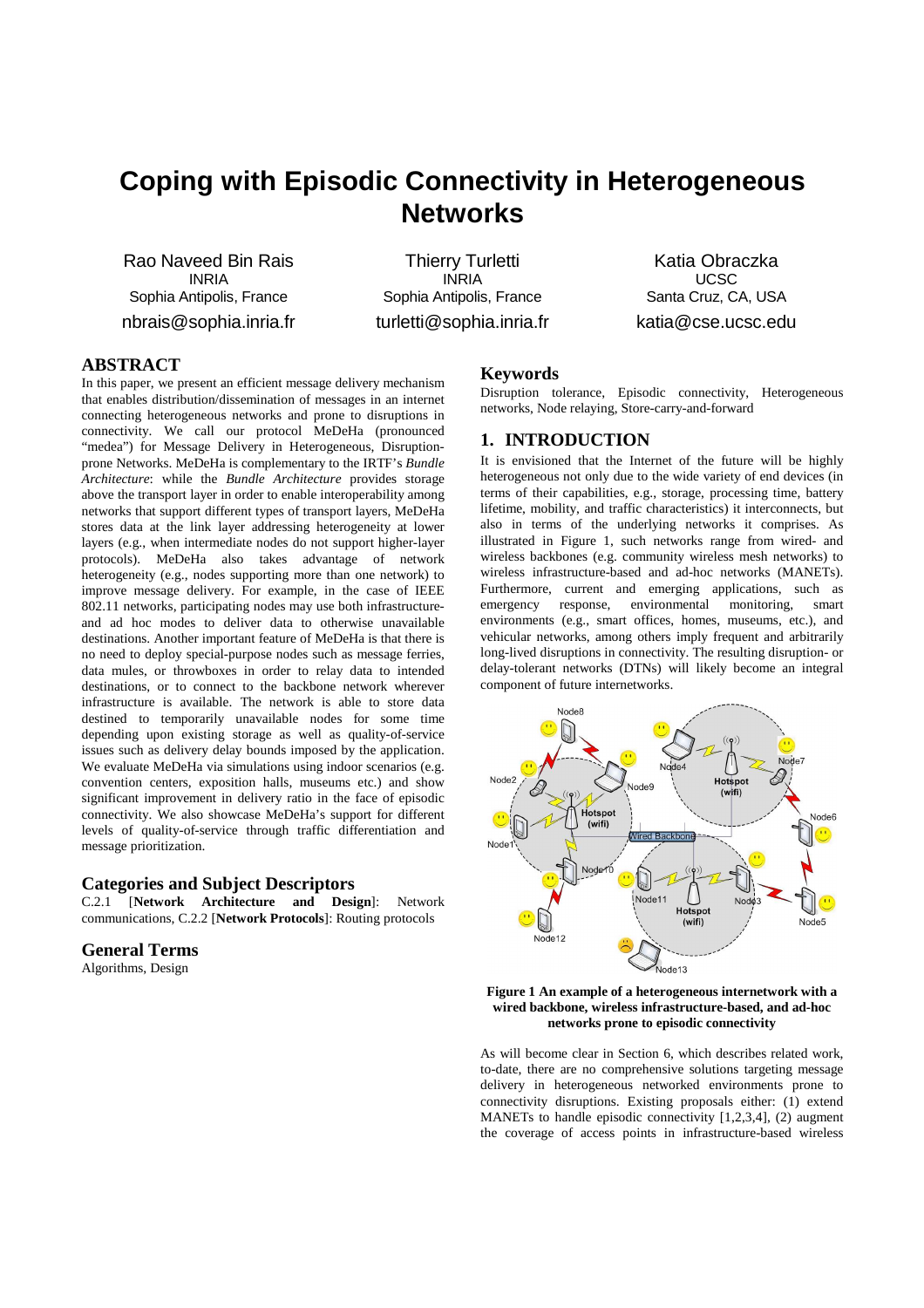networks by, for example, making use of multi-channel radios or switching from infrastructure mode in 802.11 [5,6.7.8], (3) provide MANETs with Internet connectivity by using specialpurpose gateway nodes and a mechanism to discover them as part of route discovery in on-demand MANET routing [9], or (4) handle heterogeneity only at higher layers of the protocol stack (e.g., *Bundle Architecture* [10,11]).

In this paper we propose MeDeHa (Message Delivery in Heterogeneous, Disruption-prone Networks, pronounced "medea") – a general, yet efficient framework for data delivery in heterogeneous internets prone to disruptions in connectivity. To cope with arbitrarily long-lived connectivity disruptions, we use available storage within the network to save messages for destinations that are currently unreachable; once these destinations re-connect, messages destined to them are delivered. With respect to using in-network storage, MeDeHa is complementary to the *Bundle Architecture* proposed by the IRTF's Delay-Tolerant Networking Research Group (DTNRG) [10,11]. While the *Bundle Architecture* provides storage above the transport layer (in order to enable interoperability among networks that support different types of transport layers), MeDeHa, stores data at the link layer addressing heterogeneity at a lower layer (e.g., when intermediate nodes do not support higher-layer protocols). MeDeHa is also able to provide different levels of quality-of-service through traffic differentiation and message prioritization by controlling when messages are forwarded and for how long they are stored.

Besides, unlike existing proposals such as message ferries [12], data mules [13], or throwboxes [14], MeDeHa does not require any special-purpose nodes. Note that there is a difference between introducing special-purpose nodes in the network to perform the task of relaying (like message ferries [12], data mules [13], and throwboxes [14]) and the nodes with special capabilities that are integral part of underlying network (like APs in case of IEEE 802.11). Of course, whenever available, MeDeHa utilizes nodes with more resources and capabilities like APs, but they are part of the underlying network. Furthermore, we take advantage of the underlying heterogeneity (e.g., in the context of IEEE 802.11 networks, the nodes' ability to operate in infrastructure or ad-hoc modes) to enable message delivery across different networks.

Our current implementation of MeDeHa performs message delivery in an internet comprised of an infrastructure-based wireless network where mobile nodes roam freely between access point regions of connectivity, and become temporarily disconnected from the network. Simulation results obtained with a variety of mobility, traffic and connectivity conditions show that MeDeHa is able to improve message delivery ratio significantly. We performed simulations to analyze the behavior of MeDeHa in terms of delivery ratio as a function of data rates, buffer sizes and disconnection times and observed class-wise behavior of traffic according to some quality-of-service.

The remainder of this paper is organized as follows: Section 2 provides a detailed description of MeDeHa while MeDeHa's current implementation is presented in Section 3. The experimental methodology is briefly described in Section 4. In Section 5, we present simulation results reporting the performance of MeDeHa. Related work is reviewed in Section 6 and finally, concluding remarks and some future directions are given in Section 7.

## **2. MeDeHa OVERVIEW**

MeDeHa's main functional components are:

*Message relaying***:** Unlike several DTN solutions, which employ specialized nodes to aid with message delivery [12,13,14], in MeDeHa any node in the network can relay messages under the *store-carry-and-forward* paradigm [11]. We thus avoid using any explicit discovery mechanism for finding specialized nodes (e.g., gateway to the backbone). Nodes may also take advantage of network heterogeneity to improve message delivery. For example, 802.11-capable nodes may periodically switch between infrastructure- and ad-hoc modes to get messages delivered across both networks.

*Buffering***:** In an environment with intermittent connectivity, it is necessary to use network nodes to store messages if a route to the intended destination(s) is not available. An important question is where to buffer these messages. In MeDeHa any node can relay messages and therefore needs to store messages whose destination(s) is(are) not available. However, we again try to take advantage of network heterogeneity. For example, Access Points (APs) in infrastructure-based wireless networks or mesh routers in the case of wireless meshes are perfect candidates to serve as temporary storage for undelivered messages as they usually exhibit higher resource availability. It is true that most current offthe-shelf APs do not typically come equipped with mass storage. We argue that adding this capability to next-generation APs is viable and will not considerably impact cost, especially if there is market demand. Furthermore, co-locating a general-purpose computing device with APs is another alternate given current AP technology.

Note that in the Bundle Architecture [10], buffering is performed above the transport layer; which in itself restricts the types of nodes that can perform this functionality. For instance, it rules out APs as buffering nodes, as APs usually run only the two lower protocol layers. In MeDeHa, buffering is done at layer 2 which enables almost any network-enabled device to relay and buffer messages. Moreover, in MeDeHa, quality-of-service is supported by enforcing application-specific requirements at the message forwarding and storage level. For instance, data belonging to realtime flows would be discarded after a pre-defined time interval specified by the application.

*Topology and content information exchange***:** Nodes periodically exchange information that is used in building their routing tables. This information includes a node's knowledge about the topology (e.g., its own neighborhood as well as what it knows about other nodes). Nodes also exchange a summary of their message buffer, their current state in terms of resources (e.g., how much storage left, remaining battery lifetime, etc.). This information is used by relay selection [15,16]. This signaling contributes to the overhead of MeDeHa. Therefore, there is a tradeoff between the overhead incurred by the protocol, how fresh paths are, and how well relay selection performs. Note that if neighborhood information is already made available by the underlying layer-2 protocol (e.g., beaconing, AP association/disassociation), MeDeHa simply makes use of it.

*Traffic differentiation***:** In order to satisfy application-specific requirements, MeDeHa uses message tags to carry information such as message priority, time-to-live (or TTL, which is the maximum amount of time the message should remain in the network), scope (e.g., maximum number of hops the message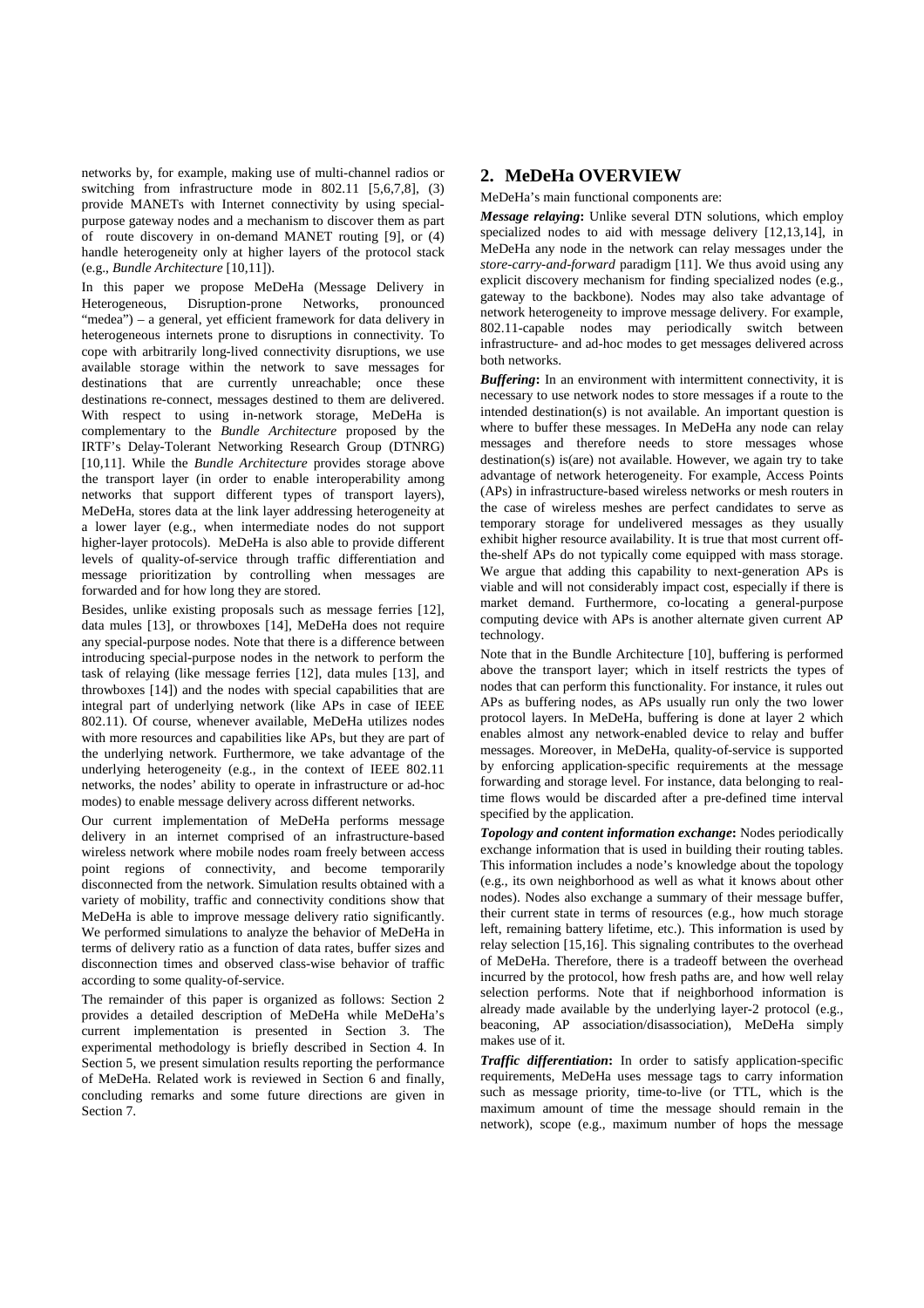should travel), etc. Besides performing traffic differentiation and supporting quality-of-service, message tags are also used for buffer management purposes. For instance, a message that has been stored pass its TTL would be discarded.

## **2.1 Overall Operation**

Figure 2 illustrates MeDeHa's overall operation. By default, a node starts in *idle* state. It switches to *receive* state upon reception of a message, or to *forward* state if it has some message to send. This message can either be generated by this node, or can be the message that the node has stored for some unavailable destination. Thus, in *forward* state, if the destination is not found, the node stores the message and goes back to *idle*. Later if the destination is found, the node goes to *forward* state, delivers the message and changes its state to *idle*.



**Figure 2 MeDeHa's Overall Operation** 

*Forward***:** When a node has a message to send either as the message originator or relay, it checks if it has a path to the destination, and if so, it sends the message along that path and switches to *idle* state. Otherwise, it tries to find a "suitable" relay. If it does not succeed, it switches to *buffer* state to store the message locally.

A number of heuristics can be used to select a relay for a *messagedestination* tuple including: (1) when the node last encountered the destination (or age of last encounter), (2) how frequent the destination was encountered, (3) how mobile a node is, whether a node's mobility is "local" or "global", (4) how "social" a node is, etc. In MeDeHa, when selecting relays, we also account for the underlying heterogeneity among participating nodes, e.g., the amount of available resources such as storage, processing, and battery lifetime. In its current implementation, MeDeHa favors APs as message relays.

*Receive***:** When a node receives a message and it is not the intended destination, it switches to *forward* state and follows the steps described above.

*Buffer***:** Storing messages at relay nodes is based upon traffic differentiation and  $\overline{Q_0}S$  requirements (e.g., message TTL, message priorities). So, when a relay node has a message to store and it doesn't have space available, it drops the oldest, lowest priority message. If all messages have the same priority, it then drops the oldest stored message. Otherwise, if the incoming packet has a priority, which is lower than all stored messages, the incoming message is discarded.

## **2.2 The Protocol**

#### *2.2.1 Receive*

MeDeHa's receive functionality is shown in Figure 3. When a node receives a message, it switches to *receive* state and checks if it is the intended destination for the message. If so, it consumes the message (ConsumeMessage()) and switches back to *idle*. Otherwise, it switches to *forward* state.



#### **Figure 3 Receive Function**

## *2.2.2 Forward*

The *forward* function is called either when a node has a message to send, or when a node that carries messages for a destination meets the destination, or meets another "suitable" relay node for that destination. In order to search for destinations for any of the stored messages, the *forward* function is called periodically. In *forward* state, a node first consults its routing (or contact) table to see if it has an entry for a destination. If the destination information is found, the message is forwarded to the destination (SendMessageToDestination()) and the node goes to *idle* state. Having not found the destination information, the node tries to find a route to the destination through its neighborhood (SwitchNetworknCheckForDestInfo()). For this purpose, the node may, for example, switch networks if it belongs to multiple networks. The message is sent to the destination if a route is found (SendMessageToDestination()). Otherwise, if a "suitable" relay node that can carry the message to the destination is found, the message is forwarded to the relay node (ForwardMessageToRelay()), and the current node changes its state to *idle.* If no information about the destination is found or no relay is selected and the message is not already buffered locally, the node changes its state to *buffer* and stores the message (BufferMessage()). Pseudo code for the *forward* function is shown in Figure 4.

#### *2.2.3 Buffer*

In this state, when a node has a message to store locally, it first checks if there is available storage, and then stores the message  $(StoreMessage()$ ). In case the local buffer is full, the node examines the priority of the incoming message examines the priority of the incoming message (CheckMessagePriority()). If the message has high priority, the node deletes the oldest and lowest priority message from its buffer. If all messages have the same priority, the oldest message is removed. If the incoming message has low priority and the buffer is already full with higher priority messages, the incoming message is discarded and the state is changed to *idle*. Figure 5 describes the pseudo code for the buffer function.

At the time of message origination, a TTL value (in seconds) is assigned to each message by the source of the message, according to its class of service. This TTL value indicates the amount of time this message is allowed to remain buffered at the storing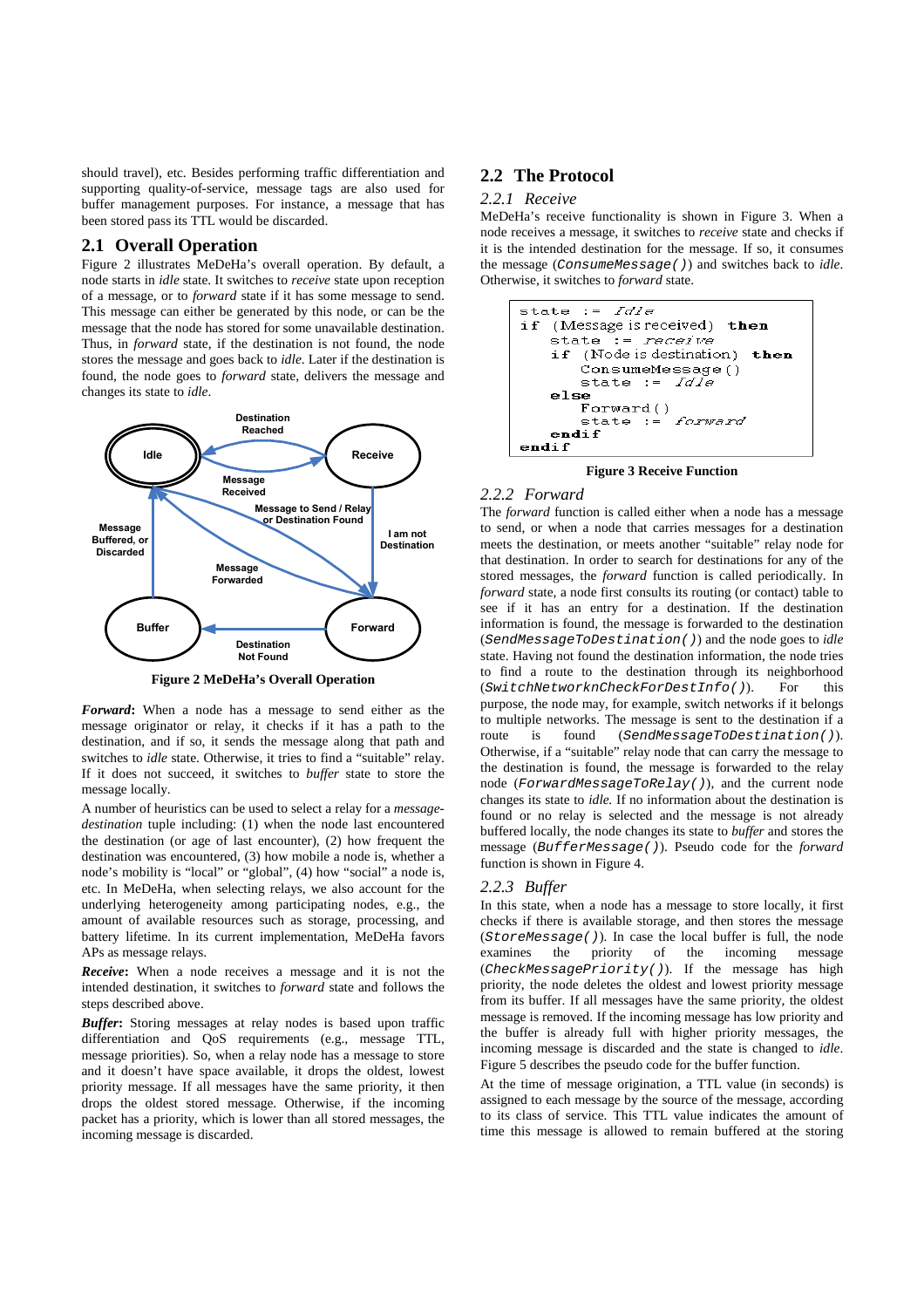node, and is used for buffer management. The storing node discards the message when TTL for the message is expired. Note that the TTL mechanism doesn't require any synchronization amongst different nodes, and is used in order to avoid messages to remain buffered at nodes forever.

```
state \cdot = forward
ConsultRoutingOrContactTable()
if (Destination info is found) then
   SendMessageToDestination()
   state := idIeelse
   SwitchNetworknCheckForDestInfo()
   if (Destination info is found) then
      SendMessageToDestination()
      state i = id/aelse if (Relay is found) then
      ForwardMessageToRelay()
      state := idIeelse
      if (Message is already buffered) then
         state := idIeelse
         BufferMessage()
         state := buffer
      endif
   endif
endif
```
**Figure 4 Forward Function** 

```
state := buffer
CheckStorageAvailability()
if (Buffer is not full) then
   StoreMessage()
else
   CheckMessagePriority()
   if (Message has higher priority) then
      CheckForOldestLowerPriorityMessage()
      if (Message is found) then
         Remove0ldestLowerPriorityMessage()
         StoreMessage()
      else
         RemoveOldestHigherPriorityMessage()
         StoreMessage()
      endif
   else
      CheckForOldestSamePriorityMessage()
      if (Message is found) then
         RemoveOldestSamePriorityMessage()
         StoreMessage()
      else
         DiscardMessage()
      endif
   endif
endif
state := idle
```
**Figure 5 Buffer Function** 

#### *2.2.4 Notification Protocol*

In order to build its routing/contact tables, MeDeHa nodes use a notification protocol by which they exchange topology and content information. The main components of this protocol include vicinity discovery, neighborhood and content information exchange, and network switching. Neighborhood discovery is performed via the exchange of "hello" messages in order to see who is in the vicinity. This information could be provided by the underlying link layer protocol. Nodes engage in this exchange periodically so that if any node has messages stored for another neighboring node, these messages are delivered. Nodes also exchange "meta-information" about nodes they meet over time; this information is used as heuristics for relay selection.

MeDeHa tries to make use of node and network heterogeneity. For example, nodes that are able to participate in multiple networks, switch between them attempting to find a path to a destination or to find good relays. Switching is performed by utilizing different frequencies for each network. This can be achieved by making use of power-save mode, in case of IEEE 802.11. A similar kind of approach is proposed in [7]. MeDeHa also attempts to take advantage of more powerful nodes whenever available. For instance, MeDeHa's current implementation targets indoor scenarios (e.g. convention centers, exposition halls, museums etc.) consisting of an internet with a backbone connecting access points (APs). In these scenarios, the APs run the notification protocol to exchange information about associations and disassociations of mobile nodes.

#### **2.3 Design Issues**

MeDeHa raises a number of interesting design issues that are critical to the correct and efficient operation of the protocol. We discuss some of them here.

#### *2.3.1 Relay node selection*

As already mentioned in Section 2.1, several heuristics can be considered when choosing a suitable relay node. These include time since a node last saw the destination, frequency at which the node encountered the destination, total meeting time with destination, node's mobility pattern, node's social behavior, resources available at node including battery, storage etc. Some of these heuristics have already been reviewed in the literature [15,16], but their application is highly dependent upon the target environment. Messages can be replicated and carried by multiple relays. While having more relay nodes increases the chances of message delivery, it may cause buffer overflows and unnecessary traffic in the network. Moreover, wherever an infrastructure is available, MeDeHa gives preference to an infrastructure-based node (e.g. AP) over other relay nodes, if the destination is not directly reachable.

#### *2.3.2 Buffer Management*

Another important design decision is how to perform buffer management including how much storage space to be utilized at relay nodes, time to keep a message in storage at relay nodes, when to discard stored messages, etc. The storage space parameter depends upon the relay node's storage capacity (i.e., its storage and energy capabilities), as we can have heterogeneous devices in the system. In Section 5, the impact of varying buffer spaces is discussed and evaluated.

#### *2.3.3 Switching Between Networks*

For nodes that participate in more than one network (e.g., infrastructure and ad-hoc modes in IEEE 802.11), deciding when to switch between different networks is important. It should consider traffic demands, network and node capacity. Switching can be periodic by default with a specific amount of time dedicated to each mode. The switching operation can also be forced by a specific event, like the urgency of finding a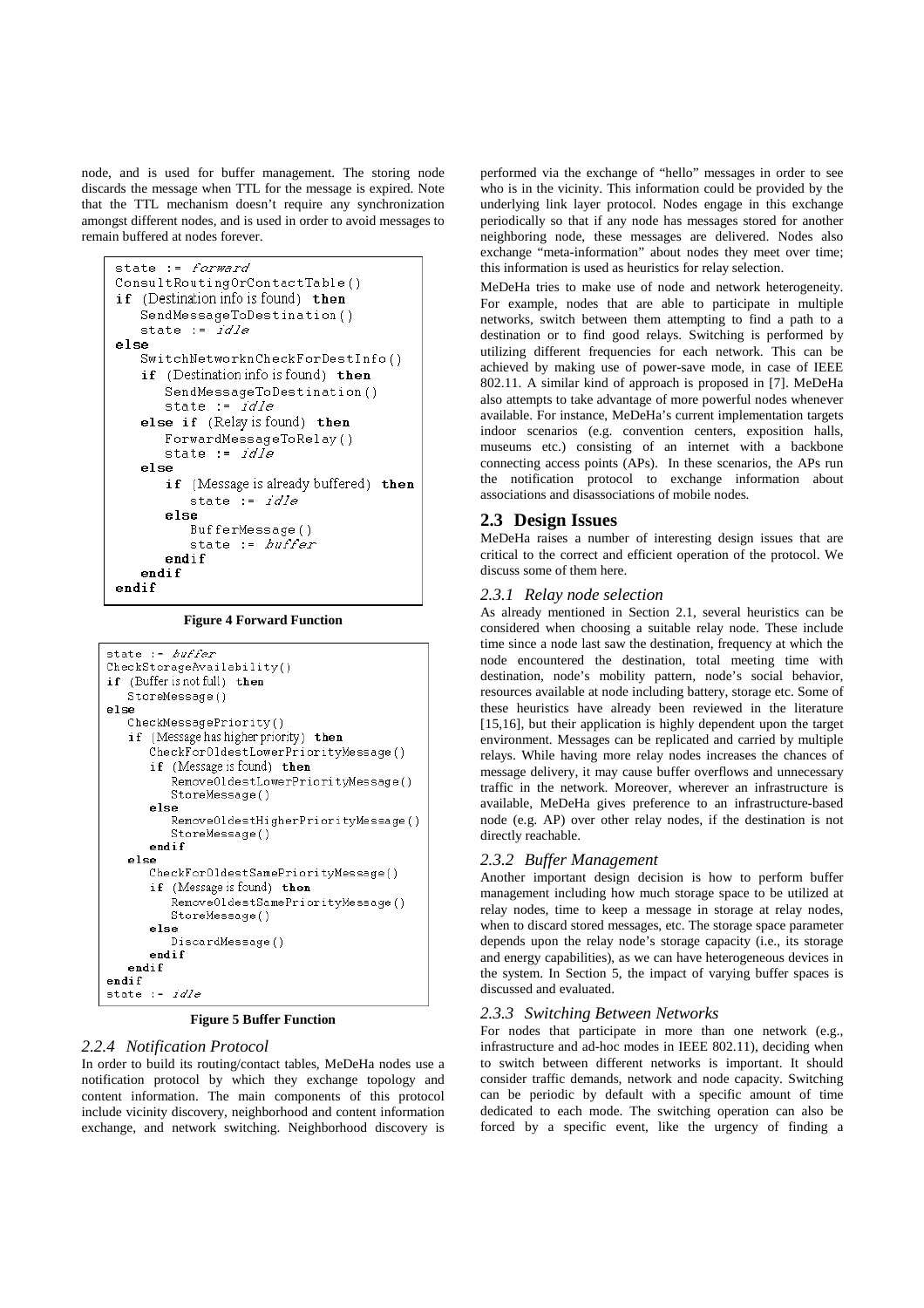destination for a high priority message. Moreover, mechanisms can be built in order to adapt the switching time according to varying network conditions.

# **3. MeDeHa's CURRENT IMPLEMENTATION**

Our current implementation of MeDeHa performs message delivery in an internet comprised of an infrastructure-based wireless network where mobile nodes roam freely and become temporarily disconnected from the network. This way, the messages are stored in the network and they are delivered as soon as a destination appears anywhere in the network. Moreover, a source, when moves and finds itself in a region of no connectivity, starts caching its messages for the destination. In this way, the source stores messages at its end, and as soon as it finds connectivity region, it starts forwarding the messages to the associated AP.

In terms of buffering in the backbone, we define two different strategies; centralized and distributed. In centralized buffering, we dedicate a machine on the backbone network to be responsible for data storage, whereas in distributed buffering, the responsibility of storing messages for a particular destination is assigned to the AP which has last seen the destination node. In this way, the responsibility of buffering keeps on changing as a node moves around in the network, which is a form of load balancing. While storing at a specific station in the backbone network requires a specific station to be dedicated for this purpose in the backbone, we have implemented this scheme to address the case when the APs are not capable of storing messages. Both these schemes (centralized and distributed) have their own advantages and disadvantages, and a comparison in between the two schemes is presented in Section 5.

A notification mechanism is required in between APs in order to send information about nodes' association/disassociation. This notification mechanism helps to find a route to a destination and to update the buffer status. The APs also collect information from their associated nodes and notify each other about the update periodically. In the following, we explain how this notification mechanism works between APs.

When a node is in the vicinity of an AP (associated with an AP), the AP informs all other APs about the presence of the node in its neighborhood by sending a *NODE\_PRESENT\_NOTIF* notification. This message contains the node's address, the AP's address, and notification ID. In this way, all other APs update their routes to that particular node and record the association of the node with the sending AP. Similarly, when a node leaves the vicinity of an AP (the node is disassociated from an AP), the AP updates all other APs by sending a *NODE\_LEAVE\_NOTIF*. The format of this message is the same as for the *NODE\_PRESENT\_NOTIF*.

After sending a *NODE\_PRESENT\_NOTIF* notification, the AP does a *pull* by requesting all others to send any stored messages for the node in question. This is done by sending a *FETCH\_FRAMES\_NOTIF* notification. In case of centralized buffering, this request is only sent to the central station, and for distributed buffering, the request is broadcasted to all APs. Upon reception of a *FETCH\_FRAMES\_NOTIF* request, the APs that have stored frames for the particular destination start sending messages. Message transmission is controlled by a timer so as to avoid sending all the stored messages at once leading potentially to congestion in the backbone. Note that it is possible that at a given point in time, more than one APs have messages for a single destination, in the case of distributed buffering mechanism. This can happen if the responsibility of storing switches to another AP before the previous AP delivers all the stored messages to the destination (an AP stops sending stored messages to a destination as soon as it receives a *NODE\_LEAVE\_NOTIF* notification).

The storing of messages at a central station or at any particular AP is done by sending a *STORE\_FRAMES\_NOTIF* notification. This message contains notification ID, destination node's address, sending AP's address, and the message to store. In case of distributed buffering, when a node goes out of the range of an AP, the AP declares itself responsible for storing messages for the node by sending a *NODE\_LEAVE\_NOTIF* notification. So, all the messages for the destination would be forwarded to this entity.

To be able to roam around, a node keeps on checking the received power levels of beacon frames from APs, and triggers a new association if the power level of other AP is 10% more than the power level of the current associated AP. This threshold is set in order to avoid oscillations of associations in between two APs. If a station receives beacons from only one AP, it compares the received power level with a threshold, and triggers an explicit disassociation as soon as it touches the minimum received power level. The management functionality of stations in IEEE 802.11 is modified to perform this task. Also, an explicit disassociation mechanism is incorporated in stations. In order to perform this roaming, and to enable a node to keep on listening to the beacons, all APs use the same channel and SSID.

## **4. EXPERIMENTAL METHODOLOGY**

Today, network heterogeneity is not supported in most opensource network simulators. We use OMNET++ simulator [17], which provides basic network heterogeneity support. The version of INET Framework of OMNET++ that we are using is an extended version of the simulator<sup>1</sup>. We have added the handoff process in the simulator. Also, we have developed an explicit disassociation mechanism in which a station, before disconnecting from an AP, sends a disassociation frame to the AP, and then starts scanning all channels. This is done by comparing the received power with a threshold that is just above the minimum received power. The functionality of APs is also modified in OMNET++ to enable them to buffer the messages for unavailable destinations, and to implement notification protocol. We have also implemented two types of buffering mechanisms, centralized and distributed, as explained in Section 3.

The buffering policy is implemented to provide per flow and per destination priority mechanism. In this way, when an AP's buffer is full, the oldest message with lower priority is dropped. In this way, if a lower priority message is arrived and the buffer is full with higher priority messages, the incoming message is discarded (dropped).

## **5. RESULTS**

 $\overline{a}$ 

We use packet delivery ratio (PDR) to show how MeDeHa improves message delivery in heterogeneous internets subject to connectivity disruptions. For this purpose, we consider a museum

<sup>&</sup>lt;sup>1</sup> The modified version of INET Framework of OMNET++ can be found at http://planete.inria.fr/software/MeDeHa. Some scripts to perform the simulations are also available online.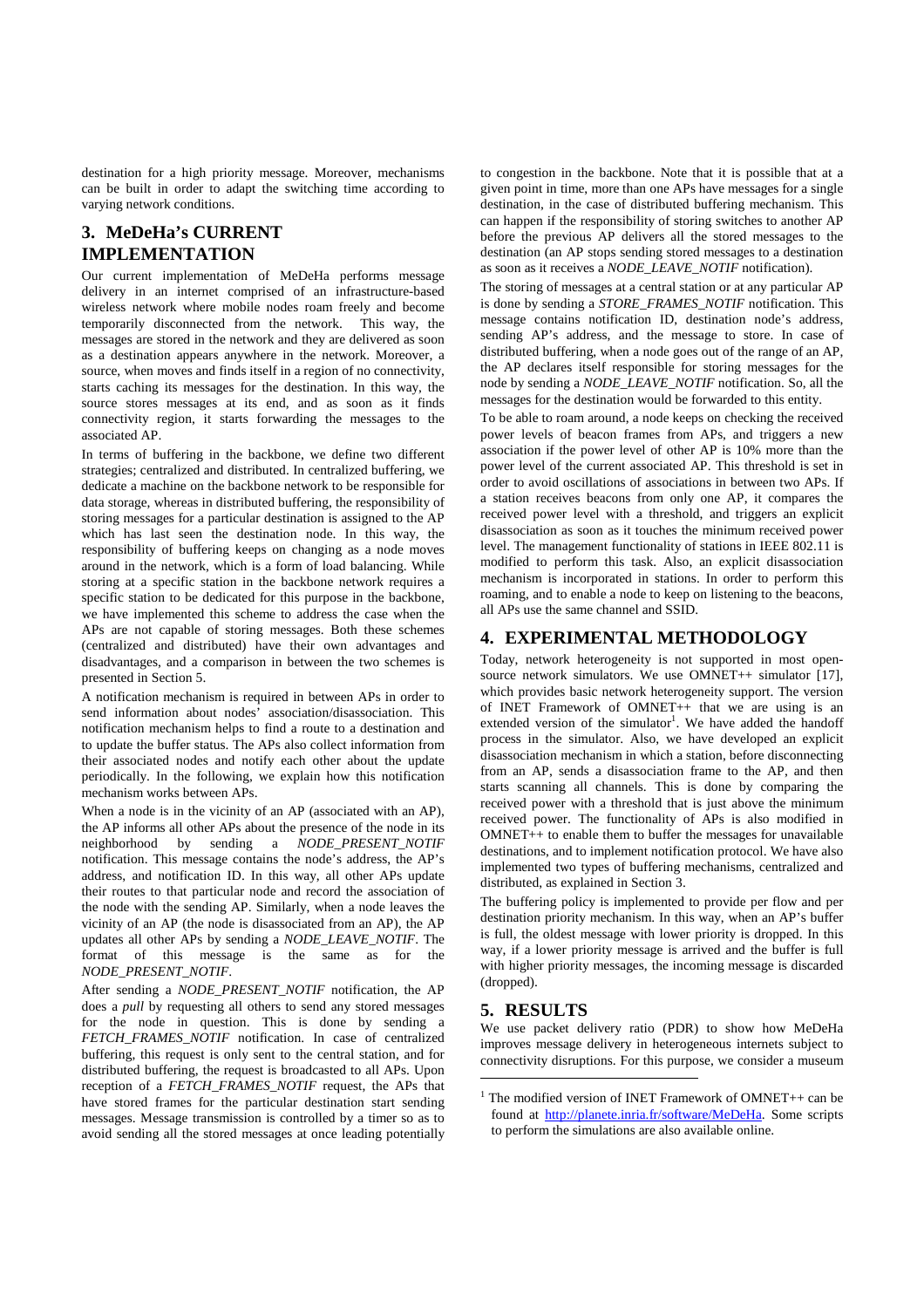environment where exhibit rooms/halls are equipped with APs. Visitors carrying portable devices move from one room to another to visit the museum and roam around between regions of coverage of the APs. These APs are connected to each other via an Ethernet switch. While changing rooms, visitors (nodes) get disconnected temporarily and hence loose some messages (announcements, etc.) destined to them. Here, we use the network to store messages temporarily. When no destination information is available, messages are stored using centralized and distributed buffering mechanism described in Section 2.3. In the first phase of implementation, the network only supports infrastructure mode with backbone network. Hence, we are able to deliver messages only when a node is associated with any of the APs. As previously discussed, there is some overhead associated with MeDeHa. This overhead includes 16-byte notification messages generated by (relays, APs etc). There is also storage overhead at each node.

To have results close to a realistic scenario, we employ Random Waypoint (RWP) mobility model with attraction points [18,19]. The attraction points are considered as rooms and the nodes move only in between these attraction points. Each attraction point is defined with zero mean and a specific standard deviation along with an intensity to select the attraction point by the RWP mobility model. The standard deviation acts as a radius for the region of influence for an attraction point. The nodes are made to move in between these attraction points at a speed that is uniformly distributed between 1 and 2.5 m/s. Also, while reaching within the coverage area of an attraction point, a node stays there for a time that is uniformly distributed between 10 and 90 seconds. A network of 9 APs is taken in consideration within a 1200x1200 area and there are 28 attraction points, each having an effective radius of 10 meters, indicating its region of influence. There are 60 nodes in the network and we have run the simulations for a duration of 40 minutes. In order to perform simulations, we create some mobility traces using random waypoint mobility model with attraction points, while utilizing BonnMotion Mobility Model tool [20].

## **5.1 Uniform and Non-uniform AP Distribution**

In the first set of experiments, 20 sources send messages to 20 mobile destinations. Each source sends 2 flows; a high priority and a low priority flow. Messages are sent following an exponential distribution. We have observed similar behavior of the protocol with different mean exponential distribution rates. Here, we are showing the results for a mean rate of 5 packets/s and 1 packet/s, with a packet size of 1 Kbytes. There is no buffer limit at APs as the goal is to study the impact of data rates and the AP distribution.

First, we place the APs uniformly across the entire network. This means that the distance between all the APs is constant. This is done so as to have low disconnection times when nodes move representing an almost-connected network, comprised of connectivity "black holes". The deployment of APs and that of attraction points is shown in Figure 6. The sources are static in this case, while the destinations move. The delivery ratio is shown in Figure 7.

We compare MeDeHa with the case when there is no buffering available. As is clear from the figure, with MeDeHa, 95% of nodes have more than 90% delivery ratio for the average rate of 5 packets/s (40 kbps), and 99% of nodes have more than 90%

delivery ratio in case of 8 kbps. On the other hand, in case where buffering is not enabled, about 40% of nodes have less than 90% delivery ratio and 10% of nodes have even less than 50% delivery ratio, in case of 40 kbps data rate.



**Figure 6 Uniform Deployment of 9 APs (28 Attraction Points)** 



**Figure 7 CDF of Nodes with Uniform APs Distribution**

Next, we have considered the case when the APs are distributed in the network in such a way that the distance between APs is nonuniform. The idea was to simulate an environment where the average disconnection time is higher. Figure 8 shows the nonuniform deployment of APs for our simulations. All other simulation parameters are the same as for the previous case. The result for non-uniform deployment of APs is shown in Figure 9.

The impact of non-uniform distribution of APs on the delivery ratio for the case when the messages are not buffered is very high, as 75% of nodes have less than 80% delivery ratio, and 40% of nodes have less than 40% delivery ratio. Whereas using MeDeHa, we see that 97% of nodes have more than 90% delivery ratio, in case of 40 kbps. The behavior is similar in case of 8 kbps.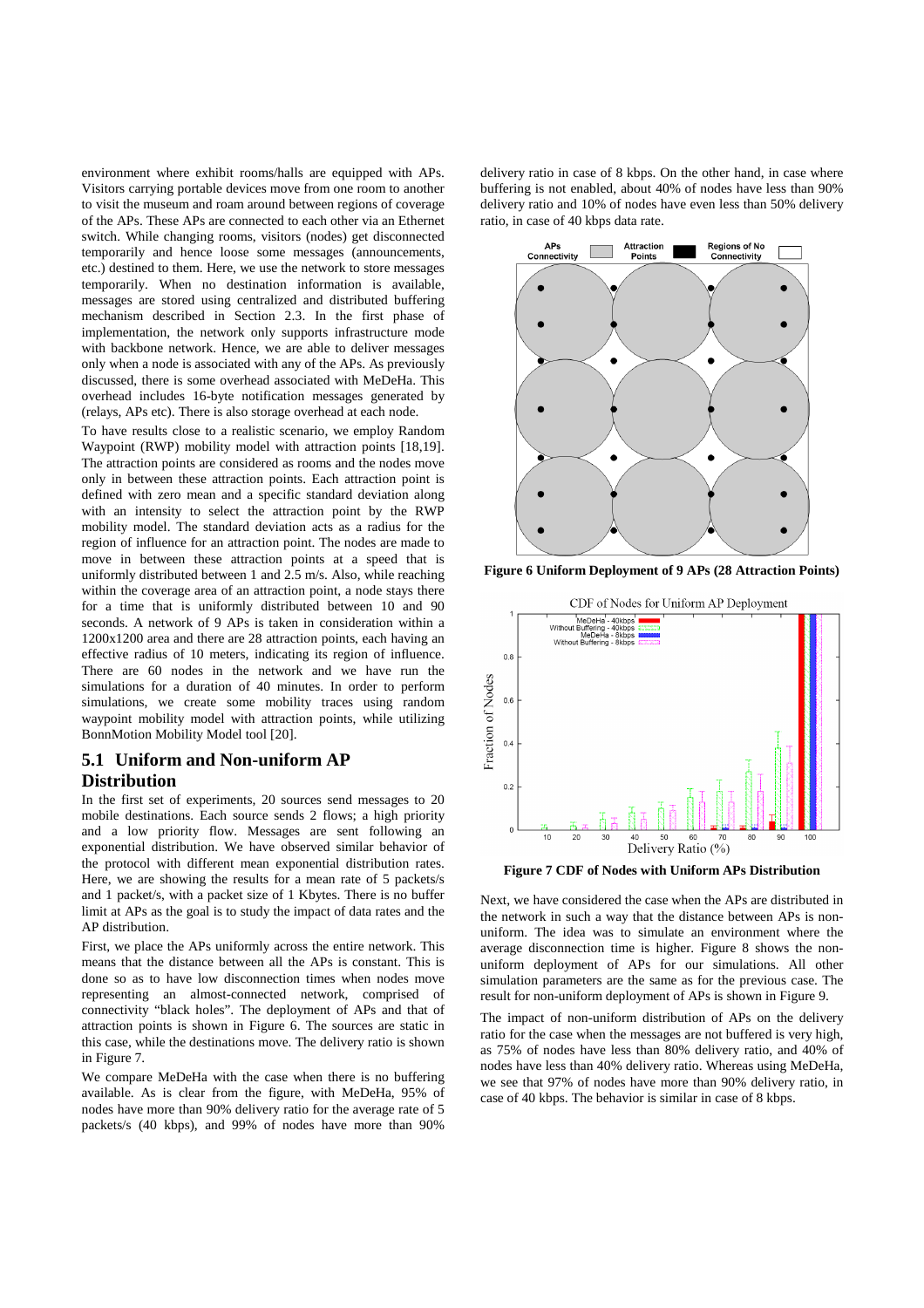

**Figure 8 Non-uniform Deployment of 9 APs (28 Attraction Points)** 



**Figure 9 CDF of Nodes with Non-uniform APs Distribution** 

We also study the impact of source mobility on the performance of MeDeHa. If a source is mobile, it can also be disconnected from the network, and hence is not able to send any data to anyone. We have used two approaches for this case, namely: (1) caching messages at sources when they are disconnected, along with buffering in the network; and (2) disabling network buffering, and enable sources to buffer data while moving in the network. All the 20 sources are mobile, while all other parameters remain the same. We evaluate this scenario with non-uniform deployment of APs. The result for the average message rate of 40 kbps is shown in Figure 10. The behavior for other message rates is observed to be similar.

We see that with MeDeHa, when buffering is provided at sources and in the network, 96% of the nodes have more than 90% PDR. When the buffering is only present at the sources, 40% of the nodes have less than 70% delivery ratio, and when no buffering is present, only 20% of the nodes have more than 90% PDR, and 30% of the nodes have even less than 40% PDR.



#### **5.2 Buffer Size**

The choice of buffer size highly depends on application's message rates, as well as on delivery ratio requirements. We have evaluated the behavior of MeDeHa by observing the PDR as a function of different buffer sizes, both with centralized and distributed buffering schemes. It is also interesting to observe the impact of buffer sizes on traffic flows with different priorities. For this purpose, we use two flows per source (high and low priority), and the simulation parameters are the same as mentioned before. The impact of buffers sizes is also observed for the uniform and nonuniform deployment of APs. This is important as it becomes clear when we explain the obtained results in the following.

As mentioned in the previous subsection, average disconnection time of mobile nodes is directly related to the deployment of APs. More the nodes remain disconnected, the more is the buffer size required to store messages for these nodes. Hence, we say that in this case, we require more space to store messages. To analyze the impact of buffer sizes in centralized and distributed buffering, we take equal buffer sizes. This means that we divide the buffer size of centralized station equally among all APs, in case of distributed buffering. Thus, we say that:

$$
S_c = \sum_i \; S_{d_i}
$$

Where,  $S_e$  = the size of the buffer for centralized buffering, and

 $S_{\theta}$  = the size of the buffer for distributed buffering.

By evaluating the protocol for non-uniform AP deployment, we get the results shown in Figure 11. The results are taken for 20 source-destination pairs with mean message rate of 40 kbps per flow per source, and messages are exponentially distributed.

Here, in case of centralized buffering, for higher buffer sizes (e.g. 6 Mbytes), both low and high priority flows have obtained more than 95% PDR. But as we reduce the size of the buffer, the low priority traffic gets more affected than high priority traffic, until we reach at buffer sizes, where the buffering scheme has to drop some high priority messages; hence a reduction in PDR.

Same simulation is performed for distributed buffering scheme, but we see that the performance is not as good as in case of the centralized buffering. There are two main reasons behind this change in behavior. One is that the APs are not uniformly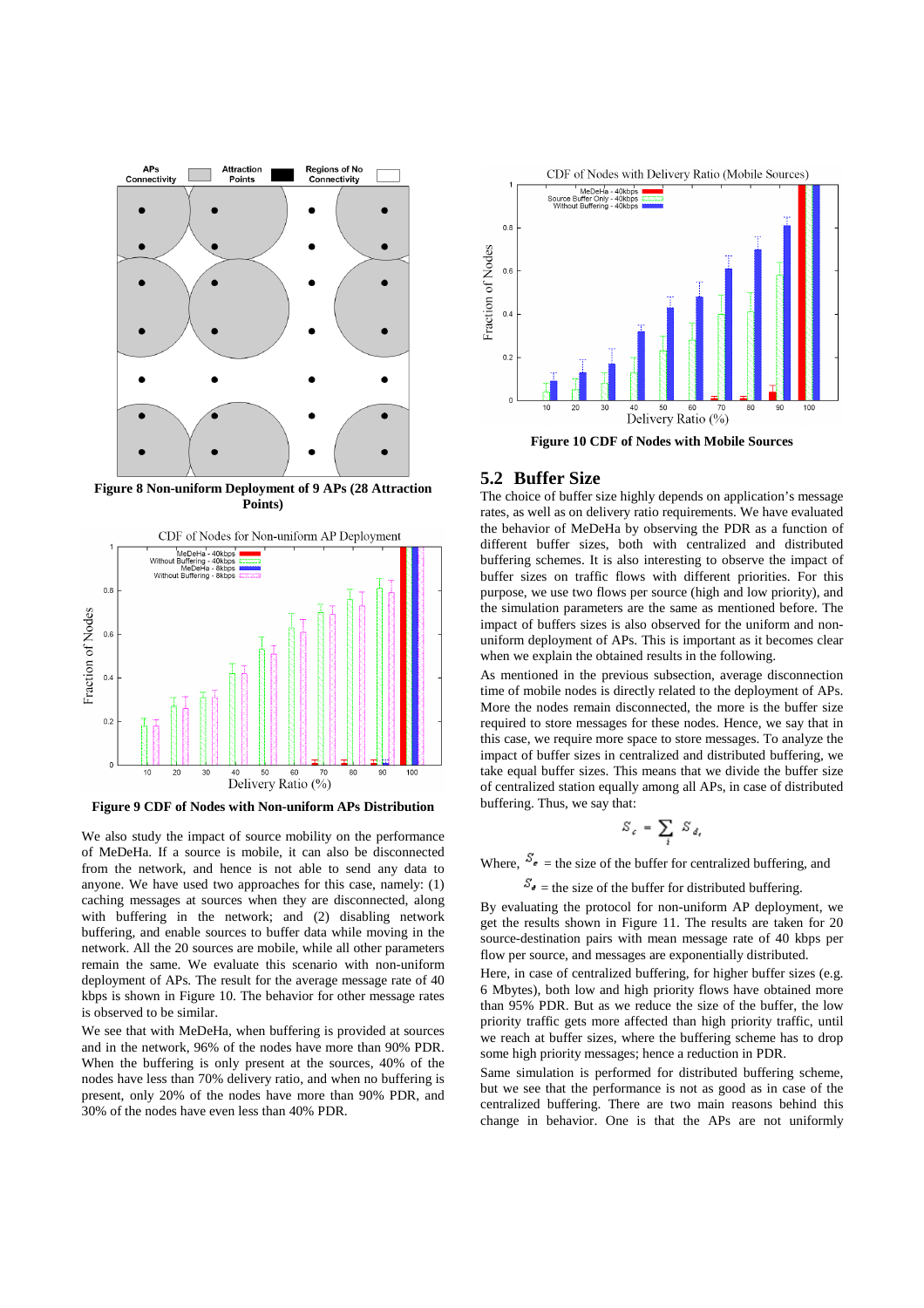deployed. Hence, for some APs, when they get the responsibility to store messages for a destination that gets disconnected for a longer period of time, it is likely that their buffer gets full and hence, they drop some messages. The impact is more at very low buffer sizes (1Mbyte for 9 APs would mean that each AP has only 111 Kbytes storage space, and can store only 111 messages). The second reason is that it is possible that some nodes remain disconnected for longer period of time, and hence they require more storage space at APs than others. So, it is possible that at a given time, one of the APs has more messages to buffer than its capacity while some other APs have all their storage space available. This case cannot be avoided in distributed buffering, and it doesn't occur when we store messages at a central place.



**Figure 11 Buffer Size Impact on PDR (Non-uniform APs Deployment)** 

Next, the impact of buffer sizes has been observed in case of uniform APs deployment. When comparing centralized and distributed buffering schemes, similar behavior is observed with two main changes. First, the first reason that we described above is not present in this case. The second change is that the size of buffers required to store message is reduced, as the average disconnection time is reduced. The results are shown in Figure 12.



## **6. RELATED WORK**

Most of the studies that target network heterogeneity in 802.11, aim towards extending connectivity area and increasing network capacity. To extend the network connectivity beyond regions covered by APs, these proposals use different mechanisms such as the use of different frequencies for each mode in Flex-Wifi [7], and a new layer between IP and link layer in MultiNet [8]. AODV+ [9] proposes a scheme to connect the Internet backbone to MANETs by introducing a gateway discovering mechanism. The common problem in all these schemes is the failure to deliver data in the presence of frequent network partitioning.

CAPWAP [21] and WINLAB [22] introduce the concept of enhancing APs with further functionality like caching, consistent management and configuration etc. These proposals argue in favor of extending the link layer features for APs. Another study [23] proposes combining the CAPWAP and WINLAB architectures by caching data at centralized entities (AC) when stations roam around. The architecture only targets infrastructure mode communications and handles frequent disruptions. The study also proposes to pre-fetch future data from ACs while connected, which may not be practical in most cases, including real-time scenarios. The deployment of these ACs is not trivial and management of these ACs for data storing and handling is problematic.

The seminal work of the IRTF's Delay-Tolerant Networking Research Group (DTNRG) pioneered research on DTNs with their delay-tolerant network architecture [11] a.k.a. Bundle Architecture. Their proposal is based on bundle switching with the ability to store bundles in transit for arbitrarily long periods of time. This is referred to as store-carry-and-forward. Storage is performed above the transport layer to provide interoperability among networks that support different types of transport layers. Our mechanism is orthogonal to the Bundle architecture that can be used with MeDeHa to support networks with different transport layers. In such cases, it is useless to store data at link layer of nodes that act as DTN routers or gateways. But the need to store messages at lower layers in other nodes of network would still be the same, and MeDeHa would be useful especially when intermediate nodes don't support higher layers, and where the Bundle layer mechanism cannot be incorporated.

Propositions exist to integrate DTNs with MANETs. Ott et al. [2] introduce specialized DTN capable end point nodes to bridge islands of networks, but this solution doesn't provide backbone connectivity. Natasa et al. [1] use the mobility patterns of the nodes over time to make nodes communicate in between different islands, but again, with the help of nodes that move in between these islands. Besides, some studies use the concept of node relaying in order to bridge otherwise partitioned networks. These propositions include message ferries [12], throwboxes [14], and use of data mules [13]. They suggest the use of specialized nodes, fixed or mobile that are used as data carriers, and/or forwarders. Specialized nodes are resourceful entities (storage space, battery power etc). The concept is very fruitful in increasing the delivery ratio, and in some cases, reducing the overall delay, but the problem of number of these special-purpose nodes in the network, and their routes is not trivial.